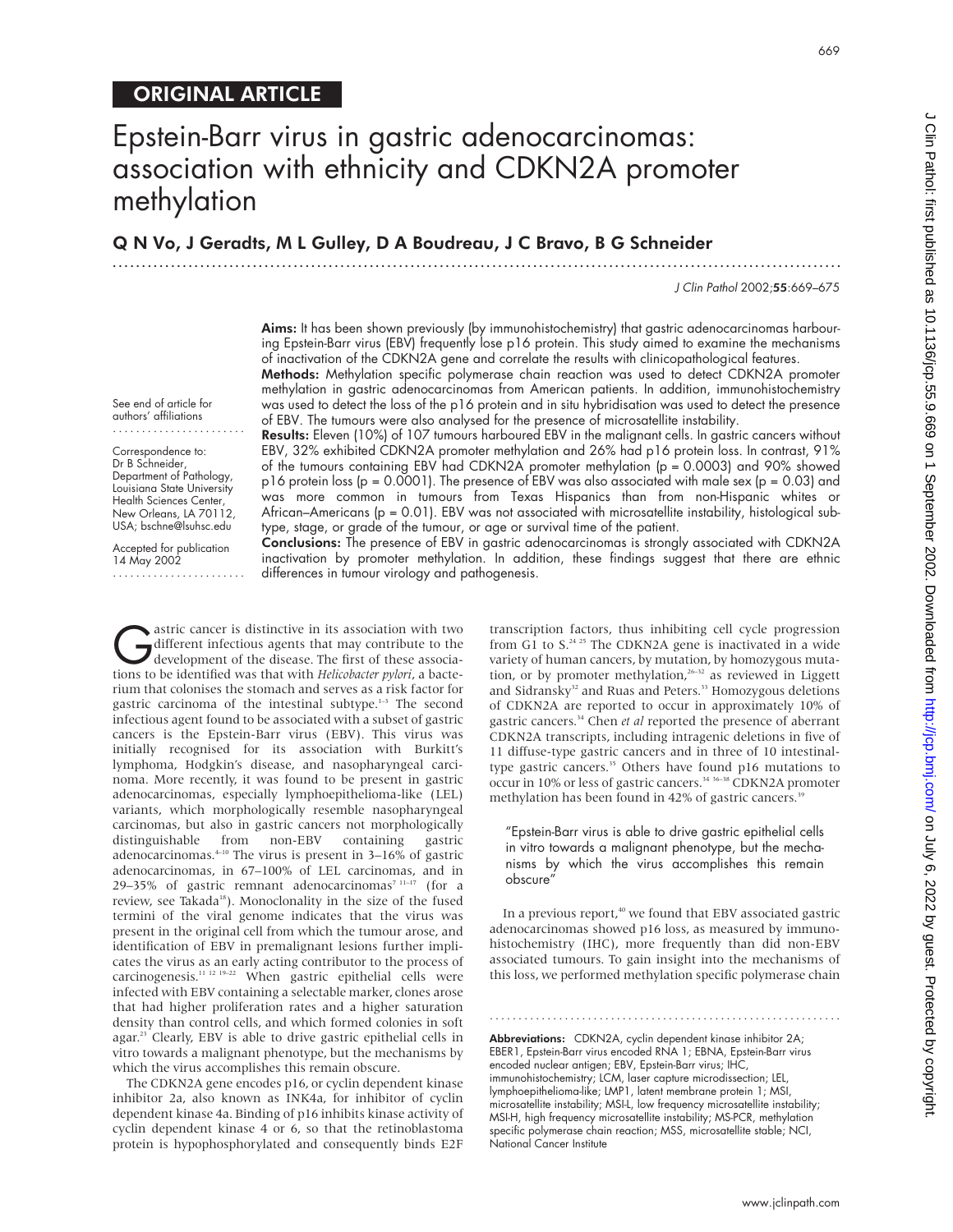reaction (MS-PCR) and microsatellite analysis on a larger set of gastric cancers. Here, we report the striking association of EBV with promoter methylation of the CDKN2A gene in gastric cancers.

# **METHODS**

# Specimens

Formalin fixed, paraffin wax embedded gastrectomy specimens ( $n = 122$ ) from patients with gastric adenocarcinoma were obtained from hospitals in San Antonio, Texas ( $n = 67$ ); New Orleans, Louisiana ( $n = 50$ ); and Rochester, Minnesota  $(n = 5)$ . Specimens were serially acquired, but cases with small amounts of tumour in the section were omitted from the study, as were cases with finely dispersed tumour cells. Methylation analysis data were obtained for 118 of the 122 cases, and EBV analysis data were obtained for 107 cases. The ethnicity, age, and sex of the patient and anatomical site of the tumour were obtained from medical records or tumour registries. The ethnic groups represented were white (persons of European ancestry;  $n = 48$ , 36 men, 12 women), Texas Hispanics (persons of predominantly Mexican ancestry;  $n = 47, 35$  men, 12 women), and African–Americans ( $n = 25$ , 16 men, nine women); the ethnic origins of two patients were unknown. Staging was performed using standard TNM criteria.41 Tumours were graded and classified as intestinal, diffuse, or mixed subtype by an experienced surgical pathologist (JCB) according to the criteria of Laurén.<sup>42</sup> Survival data were available for 100 patients from Texas and Louisiana. All specimens and patient information were obtained with the approval of the institutional review boards of the Louisiana State University Health Sciences Center and/or the University of Texas Health Sciences Center at San Antonio. This set of cases overlaps but is not identical to that used in our previous study of EBV in gastric cancer.<sup>22</sup>

# Harvesting of DNA from formalin fixed, paraffin wax embedded gastric tumour samples

Paraffin wax embedded sections of gastric adenocarcinomas were prepared for microdissection as described previously.<sup>43</sup> Tumour cells and benign cells were harvested by laser capture microdissection (LCM) with the PixCell I instrument (Arcturus Engineering, Mountain View, California, USA) using a 30 µm laser spot with 50 to 60 mW power and a 50 to 100 msec pulse width. Cell preparations of 2000 to 3000 pulses were harvested and digested in 40 µl of proteinase K (1 mg/ml in 50mM Tris/HCl buffer, pH 8.0, with 1mM EDTA and 0.45% Tween 20) at 52°C overnight. Digested material was heated at 95°C for 15 minutes to denature the proteinase K and was used as template for PCR without additional purification.

# Microsatellite instability

Gastric tumours in our study had been categorised previously for microsatellite instability (MSI)<sup>43</sup> following recommendations of the National Cancer Institute (NCI) Workshop on Microsatellite Instability.<sup>44</sup> In accordance with these guidelines, cases were designated as having high frequency microsatellite instability (MSI-H), low frequency microsatellite instability (MSI-L), or as being microsatellite stable (MSS), using the five markers recommended by the NCI convention, BAT25, BAT26, D2S123, D5S346, and D17S250. We used the NCI convention nomenclature of MSI-H if amplification of DNA from the tumour produced bands with altered mobility at 30% or more of the markers, MSI-L if amplifications showed alterations in less than 30% of markers, and MSS if there were no alterations.

#### Bisulfite modification

Digested samples from LCM harvested cells (20 µl) were denatured with  $2 \mu$ l of  $3M$  NaOH at  $75^{\circ}$ C for 15 minutes. Bisulfite modification was initiated by adding 250 µl of freshly

prepared, pH 5.0, 4.8M sodium bisulfite and 14 µl of 10mM hydroquinone and incubating for four hours at 55°C. The samples were concentrated with centrifugal filter devices (Centricon YM-30, Millipore Corporation, Bedford, Massachusetts, USA). Desulfonation was performed by adding 4.5 µl of 3M NaOH to each sample, incubating at 37°C for 15 minutes, and then adding 28 µl of 5M ammonium acetate to neutralise the solution. DNA was precipitated with ethanol using glycogen as a co-precipitant and resuspended in 25 µl of water.

# Methylation specific polymerase chain reaction

The sodium bisulfite modification technique relies on the capacity of bisulfite to convert unmethylated cytosine residues, but not 5-methylcytosine, to uracil by deamination.45 Primer sequences, as described by Herman *et al*, discriminated methylated from unmethylated sequences of the CDKN2A promoter<sup>46</sup> based upon the chemically induced differences induced by bisulfite modification. Forward primers were labelled with  $\gamma$ -<sup>32</sup>P ATP using T4 polynucleotide kinase. PCR mixtures contained 100nM of each primer, 200µM of each dinucleotide triphosphate, and 1.5mM MgCl<sub>2</sub>. Annealing temperatures for primers were 60°C for the primers specific for unmethylated DNA and 63°C for the primers specific for methylated DNA. After 95°C for three minutes, amplifications were carried out for 40 cycles consisting of 95°C for 45 seconds, 60°C/63°C for 45 seconds, and 72°C for one minute. PCR products were electrophoresed on 6% polyacrylamide gels for two hours at 45 W. Gels were dried under vacuum at 80°C and analysed by autoradiography on Kodak X-Omat AR film.

#### Immunohistochemistry

Unstained sections (5  $\mu$ m) were cut on to capillary gap slides, and heated at 60°C for 20 minutes. The anti-p16 monoclonal antibodies used were: Ab7 (Lab Vision Corporation, Fremont, California, USA) and clone PMG175-405 (PharMingen, San Diego, California, USA). Normal mouse IgG was used as a negative control. Sections of all cases were incubated with Ab7 at 1 µg/ml at 4°C overnight, after antigen retrieval in 0.1M EDTA, pH 8.0 (20 minutes at  $95-100^{\circ}$ C).<sup>47</sup> A subset of cases was also reacted with the PMG175-405 monoclonal antibody, as described previously.<sup>48</sup> The Vectastain Elite ABC kit from Vector (Burlingame, California, USA) was used for detecting bound antibodies, according to the manufacturer's recommendations. Diaminobenzidine with a haematoxylin counterstain was used for colour development. Normal colonic mucosa and a p16 positive lung cancer xenograft were used as external positive controls. In addition, non-neoplastic stromal cells served as internal positive controls for p16 in every tumour section. A mesothelioma and pancreatic adenocarcinoma, both of which were p16 negative, were used as external negative controls. Sections were examined for evidence of nuclear staining above any cytoplasmic background; cytoplasmic staining itself was disregarded.<sup>48</sup> If there was nuclear staining in a diffuse or mosaic distribution throughout the tumour, it was considered positive for p16. If the neoplastic nuclei failed to stain whereas admixed non-neoplastic cells reacted positively, the lesion was scored as negative. In a subset of carcinomas, loss of p16 reactivity was not diffuse, but limited to well defined areas within the lesion. This staining pattern was also considered abnormal and may reflect a relatively late event in the development of the tumour.

#### In situ hybridisation

In situ hybridisation for EBV encoded RNA 1 (EBER1) and U6 was performed on paraffin wax embedded sections, as described previously, using digoxigenin labelled riboprobes complementary to EBER1 transcripts.<sup>22</sup> U6 transcripts served as a control for RNA preservation because U6 is a ubiquitous cellular RNA similar in size, copy number, and nuclear localisation to EBER1. Dr R Ambinder provided probe templates for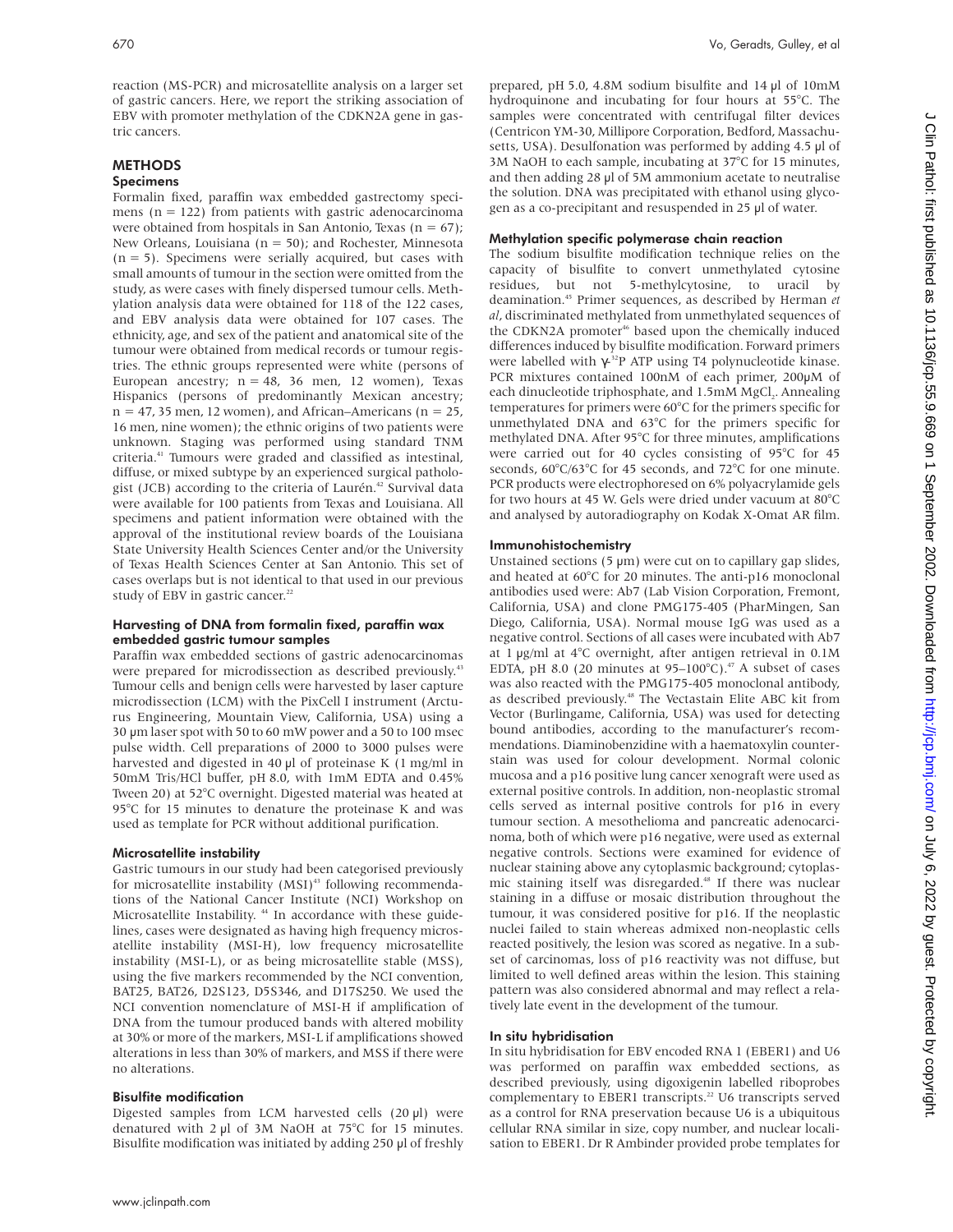

Figure 1 Lanes marked "U" contain PCR products amplified with primers specific for unmethylated sequences, and lanes marked "M" contain PCR products amplified with primers specific for methylated sequences. Analysis of five gastric adenocarcinomas by methylation specific PCR shows that tumours 1 and 5 have bands indicating the presence of methylation in the CDKN2A promoter. Tumours 2, 3, and 4 have bands indicating only the unmethylated form of the promoter. Tumour 1 is an Epstein-Barr virus associated tumour.

EBER1 (RA386) and U6 (RA390). Positive controls included EBV related Hodgkin's disease cases, and negative controls included normal epithelium and other non-malignant structures in each case. Rare small lymphocytes stained with the EBER1 probe in some tumour sections, but only tumour specific EBER1 staining was considered to be a positive result.

#### Statistical analysis

The relation between EBV or methylation status and categorical variables such as sex, site, and grade was analysed using the  $\chi^2$  test or Fisher's exact test. The time to event was used to calculate the relative hazard of death given EBV status. A Kaplan-Meier curve was constructed, and the association with EBV status was determined using the log rank test. All analyses were done with SAS (SAS Institute Inc, Cary, North Carolina, USA).

#### RESULTS

To determine the mechanism of p16 inactivation in gastric cancers, we performed MS-PCR for the promoter region of the CDKN2A gene and obtained results from 118 gastric adenocarcinomas. Of these, 44 (37%) showed methylation of the CDKN2A promoter (fig 1). Details of clinicopathological associations with methylation are described elsewhere (QN Vo *et al*, unpublished data, 2002).

For 107 of the 118 cases, EBV analysis by in situ hybridisation was also performed, and 11 (10%) cases were found to be positive. Table 1 shows the clinicopathological findings regarding the 11 EBV positive cases. None of the 11 cases was a gastric remnant tumour. All but one of the 11 EBV positive cases were also positive for methylation, showing a highly significant association ( $p = 0.0003$ ). Two tumours had LEL morphology, and two more had focal LEL patterns. Table 2 shows the detailed associations of EBV infection and other clinical features of the tumours.

This series of patients was larger and, coincidentally, more broadly representative of the major south Texas and Louisiana ethnic groups than the group that we examined previously for  $EBV<sup>22</sup>$ ; 50 cases overlapped both studies. EBV was associated with male sex ( $p = 0.03$ ) and Hispanic ethnic origin ( $p = 0.01$ ). Hispanic men made up only 29% of the patients in our study, but were 82% of the patients with EBV associated tumours. EBV was associated with nine of 43 tumours from Hispanic patients, compared with two of 44 from white patients; none of the 21 African–Americans had EBV present in their tumours. In Hispanic men, 28% of gastric cancers were EBV associated, compared with 6% of tumours from white men.

The tumours were examined for p16 protein by IHC, and data for 118 cases were obtained; 36 (31%) of these showed complete or focal loss of p16 protein. Both EBV status and p16 IHC data were available in 106 cases. Of the 10 EBV positive cases for which p16 IHC data were obtained, nine were negative for p16 protein ( $p = 0.0001$ ; fig 2).

No significant associations were shown between EBV status and stage, histological subtype, or grade (table 2). Information regarding the anatomical location of the tumour was available for only three of the 11 EBV positive adenocarcinomas (two arose in the body, one in the cardia). Median survival for patients with EBV positive tumours was 207 days, compared with 329 days for patients with EBV negative tumours, but this difference was not significant; neither was there a significant difference in the ages of the patients who had EBV positive and negative tumours.

We found no significant association with EBV status and MSI. Nine of the 11 EBV positive cases were MSS, one was MSI-L (showing MSI at one of the five NIH convention markers), and one was not completely characterised using the NIH conference markers, but appeared to be MSS, based on its stability at marker BAT26 and at three dinucleotide repeat markers.

#### **DISCUSSION**

In this set of gastric adenocarcinomas, 10% were EBV related, as defined by in situ hybridisation to EBER transcripts, a method that is considered the gold standard for defining EBV associated tumours. This result was similar to the percentage reported by us (12%) in a previous study on a smaller set of

| Clinicopathological findings in 11 EBV associated gastric cancers<br>Table 1 |            |               |           |                 |      |             |
|------------------------------------------------------------------------------|------------|---------------|-----------|-----------------|------|-------------|
| Case                                                                         | Pattern    | <b>MS-PCR</b> | p16 IHC   | Ethnicity       | Sex  | Age (years) |
|                                                                              | Intestinal | $\ddot{}$     |           | <b>Hispanic</b> | Male | 80          |
| $\overline{2}$                                                               | Diffuse    | $\ddot{}$     |           | <b>Hispanic</b> | Male | 70          |
| 3                                                                            | Intestinal | $\ddot{}$     |           | Hispanic        | Male | 61          |
| 4                                                                            | Intestinal | $\ddot{}$     |           | Hispanic        | Male | 56          |
| 5                                                                            | LEL        |               |           | Hispanic        | Male | 67          |
| 6                                                                            | Intestinal | $\ddot{}$     |           | <b>Hispanic</b> | Male | 56          |
| $7*$                                                                         | Mixed      | $\ddot{}$     | $\ddot{}$ | <b>Hispanic</b> | Male | 60          |
| $8*$                                                                         | Intestinal | $\ddot{}$     |           | Hispanic        | Male | 63          |
| 9                                                                            | Intestinal | $\ddot{}$     | ND        | <b>Hispanic</b> | Male | 82          |
| 10                                                                           | LEL        | $\ddot{}$     |           | White           | Male | 66          |
| 11                                                                           | Intestinal | $\ddot{}$     |           | White           | Male | 70          |

\*Had focal areas resembling LEL.

EBV, Epstein-Barr virus; IHC, immunohistochemistry; LEL, lymphoepithelioma-like morphology; MS-PCR, methylation specific polymerase chain reaction; ND, not done.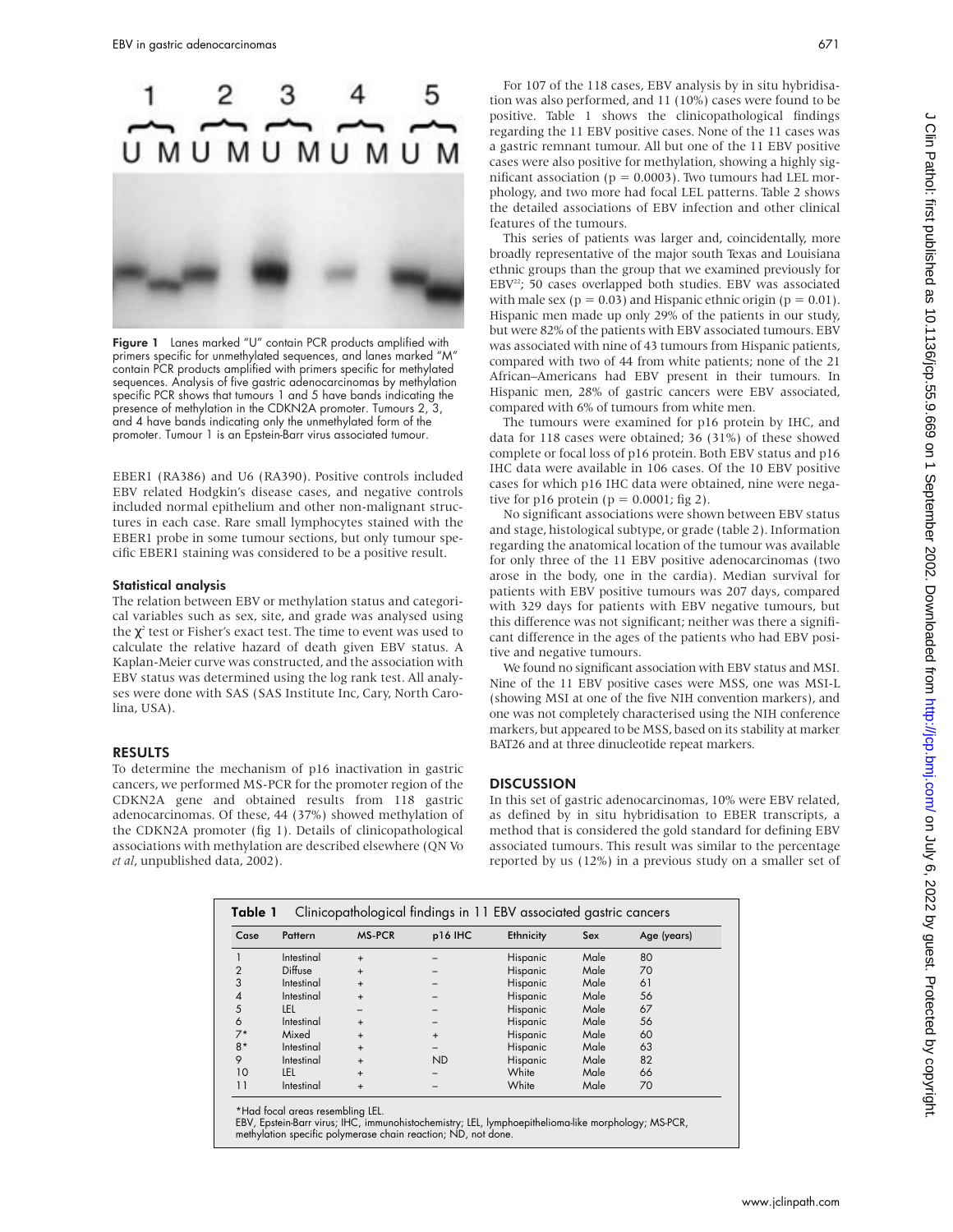|                                       | <b>EBV</b> positive | <b>EBV</b> negative | p Value   |
|---------------------------------------|---------------------|---------------------|-----------|
| $Sex (n = 108)$                       |                     |                     |           |
| Male                                  | 11                  | 67                  | 0.03      |
| Female                                | $\mathbf 0$         | 30                  |           |
| Ethnicity $(n=108)$                   |                     |                     |           |
| White/non-Hispanic                    | $\overline{2}$      | 44                  | 0.01      |
| <b>Texas Hispanic</b>                 | 9                   | 34                  |           |
| African-American                      | $\mathbf 0$         | 21                  |           |
| $MS-PCR$ (n=107)                      |                     |                     |           |
| Unmethylated only                     | $\mathbf{1}$        | 65                  | 0.0003    |
| Methylated                            | 10                  | 31                  |           |
| p16 IHC (n=106)                       |                     |                     |           |
| Positive                              | $\mathbf{1}$        | 71                  | 0.0001    |
| Negative                              | $\circ$             | 25                  |           |
| Mean (SEM) age (n=108)                | 66.5years(2.6)      | 68.3years(1.4)      |           |
| Under 70                              | 7                   | 48                  |           |
| 70 or older                           | $\overline{4}$      | 49                  | <b>NS</b> |
| Microsatellite instability (n=106)    |                     |                     |           |
| MSI-H                                 | 0                   | 20                  | <b>NS</b> |
| MSI-L                                 | $\mathbf{1}$        | 9                   |           |
| <b>MSS</b>                            | 9                   | 67                  |           |
| $T(n=108)$                            |                     |                     |           |
| $0+1$                                 | $\mathbf 0$         | $\overline{7}$      | NS        |
| $\overline{2}$                        | 6                   | 57                  |           |
| 3                                     | $\overline{4}$      | 23                  |           |
| $\overline{4}$                        | $\mathbf{1}$        |                     |           |
|                                       |                     | 10                  |           |
| $N(n=106)$                            |                     |                     |           |
| $\mathbf 0$                           | $\mathbf{1}$        | 14                  | <b>NS</b> |
| $\begin{array}{c} \hline \end{array}$ | 5                   | 56                  |           |
| $\overline{2}$                        | 5                   | 25                  |           |
| $M(n=108)$                            |                     |                     |           |
| 0                                     | 10                  | 88                  | <b>NS</b> |
| $\mathbf{1}$                          | $\mathbf{1}$        | 9                   |           |
| Stage $(n=106)$                       |                     |                     |           |
| $O-H$                                 | $\sqrt{5}$          | 53                  | <b>NS</b> |
| $III - IV$                            | 6                   | 42                  |           |
| Tumour grade (n=109)                  |                     |                     |           |
| Well                                  | 1                   | 19                  | <b>NS</b> |
| Moderate                              | 5                   | 46                  |           |
| Poor                                  | 5                   | 33                  |           |
| Histological subtype (n=109)          |                     |                     |           |
| Intestinal                            | 8                   | 80                  | NS        |
| Diffuse                               | $\overline{2}$      | 13                  |           |
| Mixed                                 | $\mathbf{1}$        | 5                   |           |

Unless otherwise noted, values are number of patients.

EBV, Epstein-Barr virus; IHC, immunohistochemistry; MSI-L, low frequency microsatellite instability; MSI-H, high frequency microsatellite instability; MSS, microsatellite stable; MS-PCR, methylation specific polymerase chain reaction; NS, not significant.

mostly North American cases,<sup>22</sup> and similar to the percentage reported in a study on Japanese Americans (10%).<sup>7</sup> Similar percentages have also been reported by other groups<sup>18</sup> in patients from areas with a higher incidence of gastric cancer, and somewhat higher values (16%) were reported in another set of American gastric cancers.<sup>5</sup>

The current cohort of patients with gastric cancer is more ethnically diverse than in our previous study. Our current study included non-Hispanic white, Hispanic, and African–American populations, mostly from South Texas and Louisiana. Remarkably, nine of the 11 patients with EBV positive tumours were found to be Hispanic men. In south Texas, Hispanic men have an increased incidence of gastric cancer, over twice as high as that of non-Hispanic white men.49 It is possible that EBV contributes to this increased risk in this population. However, a study of 135 consecutive gastric cancers in Mexico found only 8% of cases to be EBV related, a proportion consistent with results reported in North American and European patients.<sup>50</sup> A population based study of south Texan ethnic groups would be useful to confirm and characterise the interesting variation in host–virus interactions that our data suggest.

Geographical variations in EBV associated tumours have long been noted. Burkitt's lymphoma, the first tumour known to be associated with EBV, is found primarily in equatorial Africa<sup>51</sup> and in New Guinea.<sup>52</sup> Hodgkin's disease is more

frequently associated with EBV in Hispanic Americans.<sup>53</sup> EBV associated nasopharyngeal carcinoma has its highest incidence in Southeast Asia.54 The reasons for such geographical or ethnic variations remain obscure because EBV infection is carried by over 90% of adults worldwide.

"The ability of the virus to control the expression of viral genes by promoter methylation provides a selective advantage that allows the virus to persist in the host for many years"

Previously, we found in gastric cancers a significant association between EBV and p16 loss, as determined by IHC.<sup>40</sup> This association was confirmed in our current set of tumours  $(p = 0.0001)$ . Furthermore, the presence of EBV was highly associated with methylation of the CDKN2A promoter  $(p = 0.0003)$ . In all cases but three, tumours were both negative by immunostaining and methylation positive. In one case, IHC could not be performed, but the tumour showed methylation. In another case, a tumour with methylation was p16 positive by IHC. Such an event could occur if methylation was present in only one allele of the gene. In the third case, no methylation was present, although p16 protein was not detected by IHC. Such results could be explained by gene inactivation by mutation or homozygous deletion.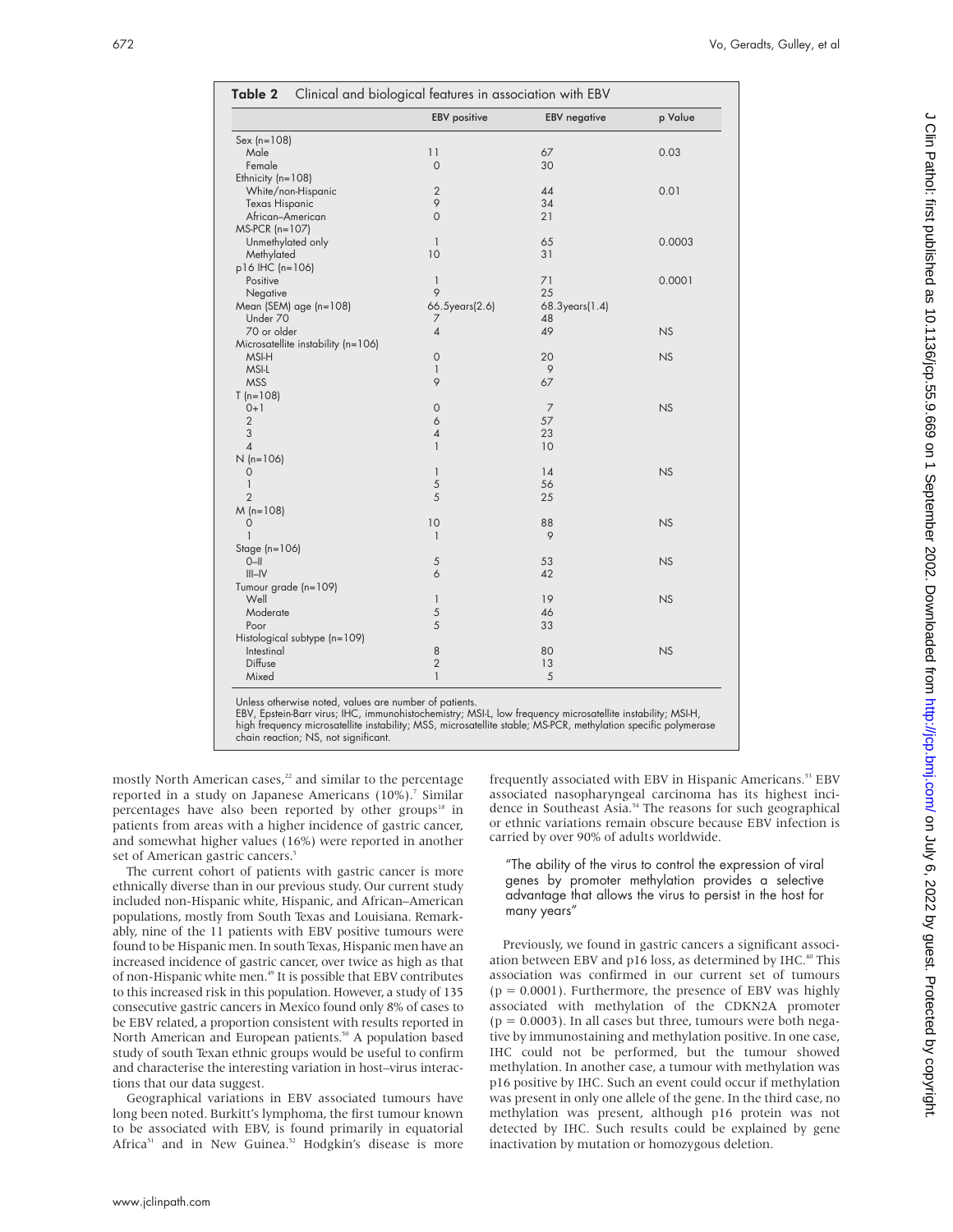

Figure 2 (A) Immunohistochemical staining using an antibody against p16 in this Epstein-Barr virus (EBV) associated gastric cancer reveals that tumour cell nuclei (arrowhead) have no detectable p16 protein, in contrast to the p16 positive inflammatory and stromal cells adjacent to the tumour (arrow) and to the p16 positive staining tumour nuclei in the EBV negative carcinoma (B). Haematoxylin stained.

Suppression of p16 expression associated with EBV infection or EBV proteins has been observed in other systems. In mouse embryo fibroblasts, EBV latent membrane protein 1 (LMP1) acts to prevent senescence by inhibiting the induction of p16.55 Consistent with the capacity of EBV to inactivate p16, we and others have previously reported frequent p16 loss (as determined by IHC) in nasopharyngeal carcinomas.<sup>56 57</sup>

As with infection with *H pylori*, EBV infection persists over decades, evading attempts by the immune system to eradicate it. Normal individuals live in symbiosis with the virus by mounting an effective defence against EBV driven cell proliferation through the response of CD8 positive T cells.<sup>58–60</sup> The T cells of individuals with EBV associated gastric cancer are able to cause regression of proliferating foci of exogenously infected autologous B cells.<sup>11</sup> In the presence of a vigorous immune response, the virus apparently evades immune surveillance by maintaining latency, in which very few viral genes are expressed, and this control is achieved largely by promoter methylation.

EBV appears to be distinctive among large DNA viruses in showing a lower CpG content than would be expected by chance.<sup>61</sup> This could be explained by its use of methylation in suppressing the expression of viral proteins. Because of the spontaneous deamination of methylated cytosines, CpGs tend to be reduced in the viral genome.

In nasopharyngeal carcinomas, lymphomas, and normal B cells, methylation in the viral CpG rich BamH1 C and W promoters controls expression of the EBV encoded nuclear antigen (EBNA) proteins.<sup>62-67</sup> In vitro studies of Burkitt's lymphoma cell lines<sup>68</sup> and nasopharyngeal carcinoma cells<sup>69</sup> have shown that the expression of LMP1 is associated with hypomethylation of the LMP1 regulatory sequences (for a review, see Robertson<sup>70</sup>). It seems that the ability of the virus to control the expression of viral genes by promoter methylation provides a selective advantage that allows the virus to persist in the host for many years.

Extrapolations regarding patterns of methylation in other EBV associated diseases must be performed with caution because the mechanism by which EBV contributes to gastric cancer may be distinct from the mechanisms occurring in other EBV related systems. Under in vitro conditions, the expression of LMP1 alone can transform fibroblasts.<sup>71-73</sup> However, in gastric epithelial cells, we and others have found weak<sup>22 74</sup> or no expression<sup>11 21 75 76</sup> of LMP1 in EBV associated gastric cancers. Imai *et al* showed that in EBV associated gastric cancers inactivation of LMP1, in addition to EBNA1, EBNA2, EBNA3A, EBNA3B, EBNA3C, and Lp, was accomplished by the methylation of LMP1 regulatory sequences and the C and W promoter regions. $11$ 

Sugiura *et al* have described the latency pattern of EBV in gastric cancer as more closely resembling the latency I pattern in Burkitt's lymphoma, rather than the latency II pattern of most nasopharyngeal carcinomas.75 That study reported the finding in gastric cancers of transcripts for EBNA1 (initiated from the Q promoter), LMP2A, and the BamHI-A regions of the viral genome, but no transcripts of LMP1, LMP2B, or EBNA2. Similarly, zur Hausen *et al* have described a transcription pattern that includes BARF1, BARF0, LMP2A, and Q/K driven EBNA1 but not LMP1, EBNA2, or ZEBRA transcripts in EBV associated gastric cancers.<sup>76</sup> Those authors described a distinctive pattern of expression for gastric cancer that resembles that of Burkitt's lymphoma except for the additional transcription of BARF1 and LMP2A in gastric cancer.

zur Hausen *et al* have proposed that BARF1 may substitute for LMP1 in its oncogenic potential in gastric cancer.<sup>76</sup> BARF1 can transform fibroblasts $77$  and immortalise kidney epithelial cells in culture.78 The overexpression of BARF1 can activate the c-myc proto-oncogene in Louckes B cells.<sup>79</sup> BARF1 has a region of homology to c-fms, a tyrosine kinase proto-oncogene, which encodes the colony stimulating factor 1 receptor.<sup>80</sup> BARF1 may help the virus to evade the immune system by acting as an antagonist to colony stimulating factor 1, which is a macrophage/monocyte growth and differentiation factor (reviewed in Hamilton<sup>81</sup>).

# "Neither of the promoters of the tumour suppressor genes hMLH1 and hMSH2 appeared to be methylated in our set of tumours"

It is possible that CDKN2A promoter methylation in EBV associated gastric cancers is a cellular change secondary to the acceleration of cell proliferation caused by the presence of a viral oncogene such as BARF1. An alternative possibility is that CDKN2A promoter methylation is more directly related to the activities of the virus, and that the ability of the virus to achieve methylation of its own genes for evasion of immune surveillance may be accompanied by the ability to influence the methylation of cellular tumour suppressor genes. If this last hypothesis is true, it is noteworthy that there is apparently some specificity of the cellular tumour suppressor genes that become methylated because neither of the promoters of the tumour suppressor genes hMLH1 and hMSH2 appeared to be methylated in our set of tumours. This we infer from the fact that no EBV positive cases were MSI-H, a defect that results from inactivation of the DNA mismatch repair system, usually caused, in gastric cancers, by hMLH1 or hMSH2 promoter methylation.<sup>82 83</sup> A leukaemia model demonstrates how an oncogene can cause methylation of a promoter of a specific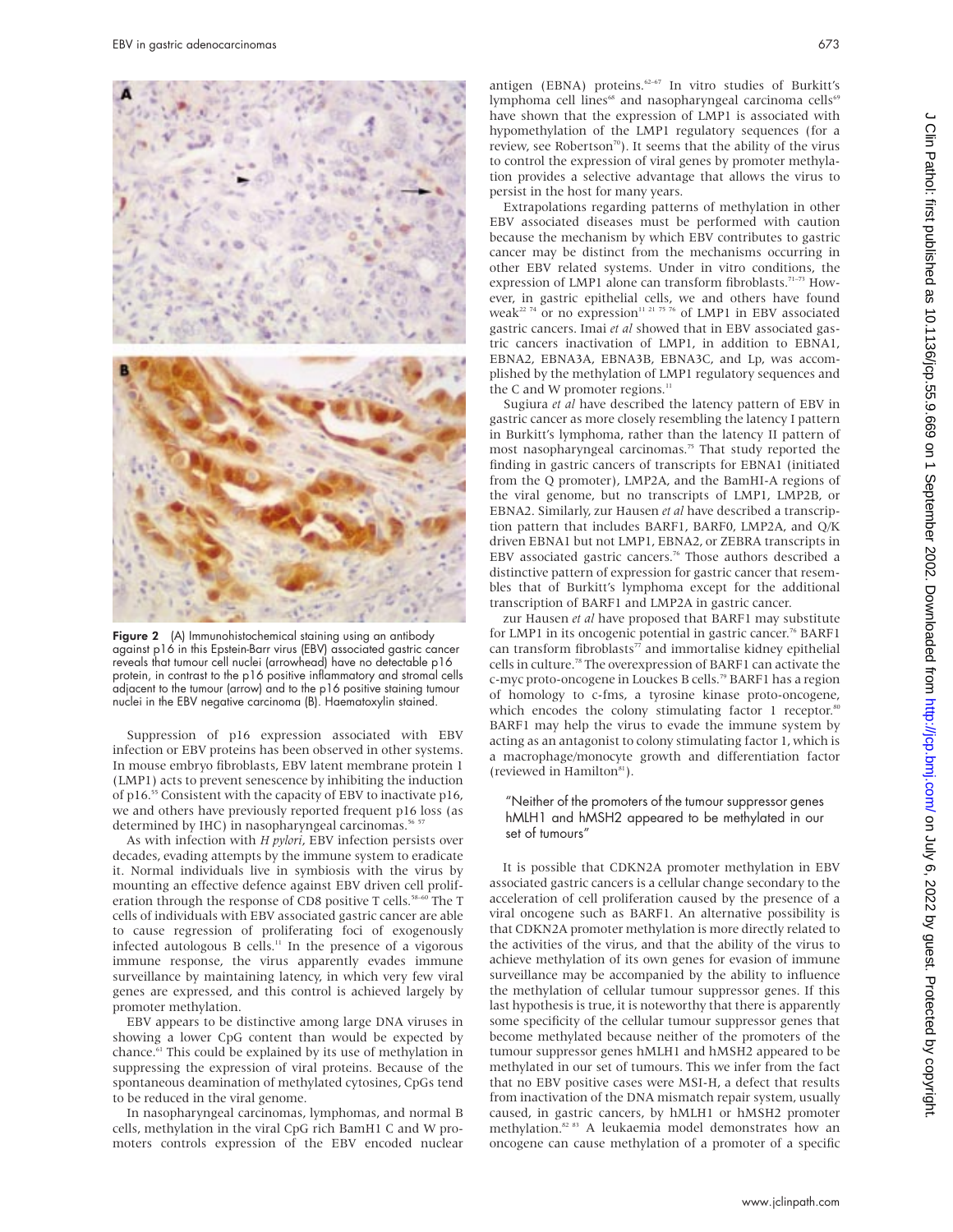# Take home messages

- The presence of Epstein-Barr virus (EBV) in gastric adenocarcinomas was strongly associated with CDKN2A inactivation by promoter methylation
- This might be useful if treatments based on the reversal of aberrant methylation become available
- The presence of EBV was associated with male sex and was more common in tumours from Texas Hispanics than from non-Hispanic whites or African–Americans
- EBV was not associated with microsatellite instability, histological subtype, stage, or grade of the tumour, or age or survival time of the patient

tumour suppressor gene. In this model system, a leukaemia promoting chimaeric oncogene, PML-RAR, is able to recruit DNA methyltransferases to the promoter of the tumour suppressor gene RARβ2, thus reducing its expression by hypermethylation of the promoter.<sup>84</sup> Whether the effect of EBV upon CDKN2A promoter methylation is direct or indirect, the increased proportion of promoter methylation detected in EBV associated tumours compared with non-EBV associated tumours is thought provoking. In summary, we have identified a distinct pattern of epigenetic alteration in EBV associated gastric cancers. Such distinctiveness might become relevant to treatment in the event that treatments based on the reversal of aberrant methylation become available.

### ACKNOWLEDGEMENTS

We thank Drs D Bradburn, D Bostwick, W Hinchey, and E Averyt for help in obtaining specimens, and P Eagan for skillful assistance with in situ hybridisation. We thank Dr R Ambinder for the EBER1 and U6 probes and templates. We wish to acknowledge the assistance of Ms J Johnson and the staff of tumour registries of Touro Infirmary, St Luke's Baptist Hospital, and the Audie Murphy Memorial Veterans Administration Hospital, especially M Roberts, A Burt, and B Kirk. This work was supported by the Health Excellence Fund of the Board of Regents of the State of Louisiana. Q Vo was supported in part by the Scott Graduate Scholars Program.

#### ..................... Authors' affiliations

Q N Vo, D A Boudreau, B G Schneider, Department of Pathology,

Louisiana State University Health Sciences Center and Stanley Scott Cancer Center, New Orleans, LA 70112, USA

J Geradts, Roswell Park Cancer Institute, Buffalo, NY 14263, USA J C Bravo, Universidad Del Valle, Cali, Colombia

M L Gulley, Department of Pathology and Laboratory Medicine, University of North Carolina, Chapel Hill, NC 27514, USA

#### REFERENCES

- 1 Parsonnet J, Freidman GD, Vandersteen DP, et al. Helicobacter pylori infection and the risk of gastric carcinoma. N Engl J Med 1991;325:1127–31.
- 2 Parsonnet J, Vandersteen D, Goates J, et al. Helicobacter infection in intestinal- and diffuse-type gastric adenocarcinomas. J Natl Cancer Inst 1991;83:640–3.
- 3 Correa P. Human gastric carcinogenesis: a multistep and multifactorial process—first American Cancer Society award lecture on cancer epidemiology and prevention. *Cancer Res* 1992;**52**:6735–40.
- 4 Shibata D, Tokunaga M, Uemura Y, et al. Association of Epstein-Barr virus with undifferentiated gastric carcinomas with intense lymphoid infiltration. Lymphoepithelioma-like carcinoma. Am J Pathol 1991;139:469-74.
- 5 Shibata D, Weiss LM. Epstein-Barr Virus-associated gastric adenocarcinoma. Am J Pathol 1992;140:769–74.
- 6 Niedobitek G, Herbst H, Young LS, et al. Epstein-Barr virus and carcinomas. Expression of the viral genome in an undifferentiated gastric carcinoma. Diagn Mol Pathol 1992;1:103–8.
- 7 Shibata D, Hawes D, Stemmermann GN, et al. Epstein-Barr virus-associated gastric adenocarcinoma among Japanese Americans in Hawaii. Cancer Epidemiol Biomarkers Prev 1993;2:213–17.
- 8 Tokunaga M, Land CE, Uemura Y, et al. Epstein-Barr virus in gastric carcinoma. Am J Pathol 1993;143:1250–4.
- 9 Leoncini L, Vindigni C, Megha T, et al. Epstein-Barr virus and gastric cancer: data and unanswered questions. Int J Cancer 1993;53:898– 901.
- 10 Rowlands DC, Ito M, Mangham DC, et al. Epstein-Barr virus and carcinomas: rare association of the virus with gastric adenocarcinomas. Br J Cancer 1993;68:1014–19.
- 11 Imai S, Koizumi S, Sugiura M, et al. Gastric carcinoma: monoclonal epithelial malignant cells expressing Epstein-Barr virus latent infection protein. Proc Natl Acad Sci U S A 1994;91:9131–5.
- 12 Oda K, Tamaru J, Takenouchi T, et al. Association of Epstein-Barr virus with gastric carcinoma with lymphoid stroma. *Am J Pathol*<br>1993;**143**:1063–71.
- 13 Yamamoto N, Tokunaga M, Uemura Y, et al. Epstein-Barr virus and gastric remnant cancer. Cancer 1994;74:805-9
- 14 Baas IO, Van Rees BP, Musler A, et al. Helicobacter pylori and Epstein-Barr virus infection and the p53 tumour suppressor pathway in gastric stump cancer compared with carcinoma in the non-operated stomach. J Clin Pathol 1998;51:662–66.
- 15 Chang MS, Lee JH, Kim JP, et al. Microsatellite instability and Epstein-Barr virus infection in gastric remnant cancers. Pathol Int 2000;50:486–92.
- 16 **Chang MS**, Kim WH, Kim CW, et al. Epstein-Barr virus in gastric<br>carcinomas with lymphoid stroma. Histopathology 2000;**37**:309–15.<br>17 **Wu MS**, Shun CT, Wu CC, et al. Epstein-Barr virus-associated gastric
- carcinomas: relation to H. pylori infection and genetic alterations. Gastroenterology 2000;118:1031-8.
- 18 Takada K. Epstein-Barr virus and gastric carcinoma. J Clin Pathol 2000;53:255–61.
- 19 Pittaluga S, Loke SL, So KC, et al. Clonal Epstein-Barr virus in mphoepithelioma-like carcinoma of the stomach. Mod Pathol<sup>,</sup> 1992;5:661–4.
- 20 Ott G, Kirchner T, Müller-Hermelink HK. Monoclonal Epstein-Barr virus genomes but lack of EBV-related protein expression in different types of astric carcinoma. Histopathology 1994;25:323-9.
- 21 Fukayama M, Hayashi Y, Iwasaki Y, et al. Epstein-Barr virus-associated gastric carcinoma and Epstein-Barr virus infection of the stomach. Lab Invest 1994;71:73–81.
- 22 Gulley ML, Pulitzer DR, Eagan PA, et al. Epstein-Barr virus infection is an early event in gastric carcinogenesis and is independent of bcl-2 expression and p53 accumulation. Hum Pathol 1996;27:20-7.
- 23 Nishikawa J, Imai S, Oda T, et al. Epstein-Barr virus promotes epithelial cell growth in the absence of EBNA2 and LMP1 expression. J Virol 1999;73:1286–92.
- 24 Serrano M, Hannon GJ, Beach D. A new regulatory motif in cell-cycle control causing specific inhibition of cyclin D/CDK4. Nature 1993;366:704–7.
- 25 Serrano M. The tumor suppressor protein p16INK4a. Exp Cell Res 1997;237:7–13.
- 26 **Kamb A**, Gruis NA, Weaver FJ, *et al.* A cell-cycle regulator potentially<br>involved in genesis of many tumor types. *Science* 1994;**26**4:436–40.<br>27 **Nabori T**, Miura K, Wu DJ, *et al.* Deletions of the cyclin-dependent
- kinase-4 inhibitor gene in multiple human cancers. Nature 1994;368:753–6.
- 28 Spruck CHI, Gonzalez-Zulueta M, Shibata A, et al. p16 gene in uncultured tumors. Nature 1994;370:183–4. 29 Herman JG, Merlo A, Mao L, et al. Inactivation of the
- CDKN2/p16/MTS1 gene is frequently associated with aberrant DNA methylation in all common human cancers. Cancer Res 1995;55:4525–30.
- 30 Cairns P, Polascik TJ, Eby Y, et al. Frequency of homozygous deletion of
- p16/CDKN2 in primary human tumours. Nat Genet 1995;11:210–12. 31 Hall M, Peters G. Genetic alterations of cyclins, cyclin-dependent kinases, and CDK inhibitors in human cancer. Adv Cancer Res 1996;68:67–105.
- 32 Liggett WH, Jr, Sidransky D. Role of the p16 tumor suppressor gene in
- 
- cancer. J Clin Oncol 1998;**16**:1197–206.<br>33 **Ruas M**, Peters G. The p16<sup>[N/Kd</sup>]/CDKN2A tumor suppressor and its<br>relatives. Biochim Biophys Acta 1998;1**378**:F115–77.<br>34 **Wu MS**, Shun CT, Sheu JC, *et al.* Overexpression of gastric carcinoma: with respect to histological subtypes and stages. J Sastroenterol Hepatol 1998;**13**:305–10.
- 35 Chen YJ, Chang JG, Shih LS, et al. Frequent detection of aberrant RNA transcripts of the CDKN2 gene in human gastric adenocarcinoma. Int J Cancer 1997;71:350–4.
- 36 Igaki H, Sasaki H, Tachimori Y, et al. Mutation frequency of the p16/CDKN2 gene in primary cancers of the upper digestive tract.<br>*Cancer Res* 1995;**55**:3421–3.
- 37 Sakata K, Tamura G, Maesawa C, et al. Loss of heterozygosity on the short arm of chromosome 9 without p16 gene mutation in gastric<br>carcinomas. Jpn J Cancer Res 1995;**86**:333–5.
- 38 Lee YY, Kang SH, Seo JY, *et al.* Alterations of p16<sup>INK4A</sup> and p15<sup>INK4A</sup> genes in gastric carcinomas. *Cancer* 1997;**80**:1889–96.
- 39 Shim YH, Kang GH, Ro JY. Correlation of p16 hypermethylation with p16 protein loss in sporadic gastric carcinomas. *Lab Invest*<br>2000;**80**:689–95.
- 40 Schneider BG, Gulley ML, Eagan P, et al. Loss of p16/CDKN2A tumor suppressor protein in gastric adenocarcinoma is associated with Epstein-Barr virus and anatomic location in the body of the stomach. Hum Pathol 2000;31:45-50.
- 41 Fleming ID, Cooper JS, Henson DE, et al. AJCC cancer staging handbook. Philadelphia: Lippincott-Ravin, 1998.